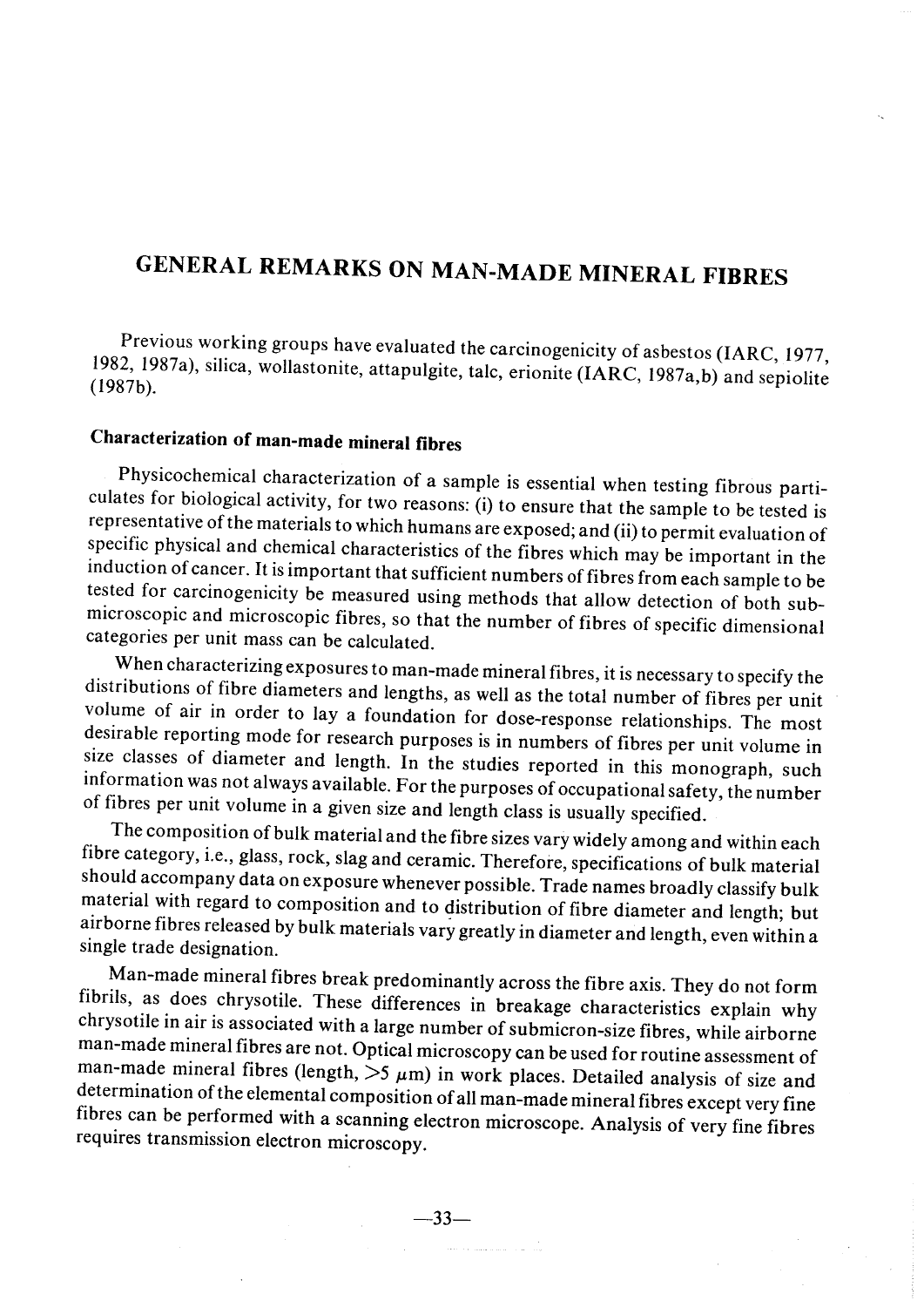#### Routes of exposure to minerai fibres

Inhalation is the major route of exposure to mineraI fibres that have been shown to cause cancer in humans (e.g., asbestos). Therefore, it is desirable to use the inhalation route, if possible, when testing such fibres for their carcinogenicity in animals; however, the qualitative and quantitative aspects of particle deposition and retention in rodents are considerably different from those in humans. As a result, particles that may be important in the induction of disease in humans may never reach the target tissues in sufficient quantities in rodents. This problem cannot be overcome by generating higher concentrations of particulate aerosols because of technical complications, e.g., particle aggregation. The consequence is that inhalation tests may be less sensitive than tests by other routes for evaluating the carcinogenicity of particulate and fibrous materials. ln addition, the high cost of and the shortage of adequate facilities for such studies severely limit the number that can be performed.

It is thus often necessary that other routes of administration be used for testing the carcinogenic potential of mineraI fibres. The methods that have been most frequently employed are intratracheal instillation and intrapleural and intraperitoneal administration. With the first, various lung tissues as well as the pleural mesothelium are the major targets for the administered test fibres; in the latter two, the pleural and the peritoneal mesothelium, respectively, are the target tissues. These routes of administration can be used to test the carcinogenicity of mineraI fibres to laboratory animaIs because they bring the test fibres into intimate contact with the same target tissues as in humans.

#### Mechanisms of fibre carcinogenicity

ln this monograph, man-made mineraI fibres are divided into five groups, according to the materials from which they are produced or to the manufacturing process. The groups are: glasswool, glass filament, rockwool, slagwool and ceramic fibres. The major fibre characteristics, based on current knowledge, that are 1ikely to be determinants of the adverse biological effects of fibres are: (i) fibre length, (ii) fibre diameter, and (iii) in-vivo durabilty and persistence, i.e., the ability of a fibre to remain fixed in a given location in the target tissue for an extended period. It should be noted that the number of fibres in a given mass can vary over at least two orders of magnitude depending on variations in the distribution of fibre size.

Wide differences in the durability of man-made mineraI fibres have been demonstrated both in vivo and in vitro, which depend on the chemical composition. The most durable man-made mineraI fibres are also likely to be more hazardous to man than relatively soluble fibres. It would appear that, in order to predict health hazards from man-made minerai fibres, their dissolution rates in tissues would have to be determined for each fibre product. Other factors, such as surface properties and, for some man-made fibres, chemical leaching from fibres may also play a role, but these are much less well understood.

The precise mechanisms by which fibres exert a carcinogenic effect are unknown; however, in studies of experimental animaIs exposed to minerai fibres by inhalation in